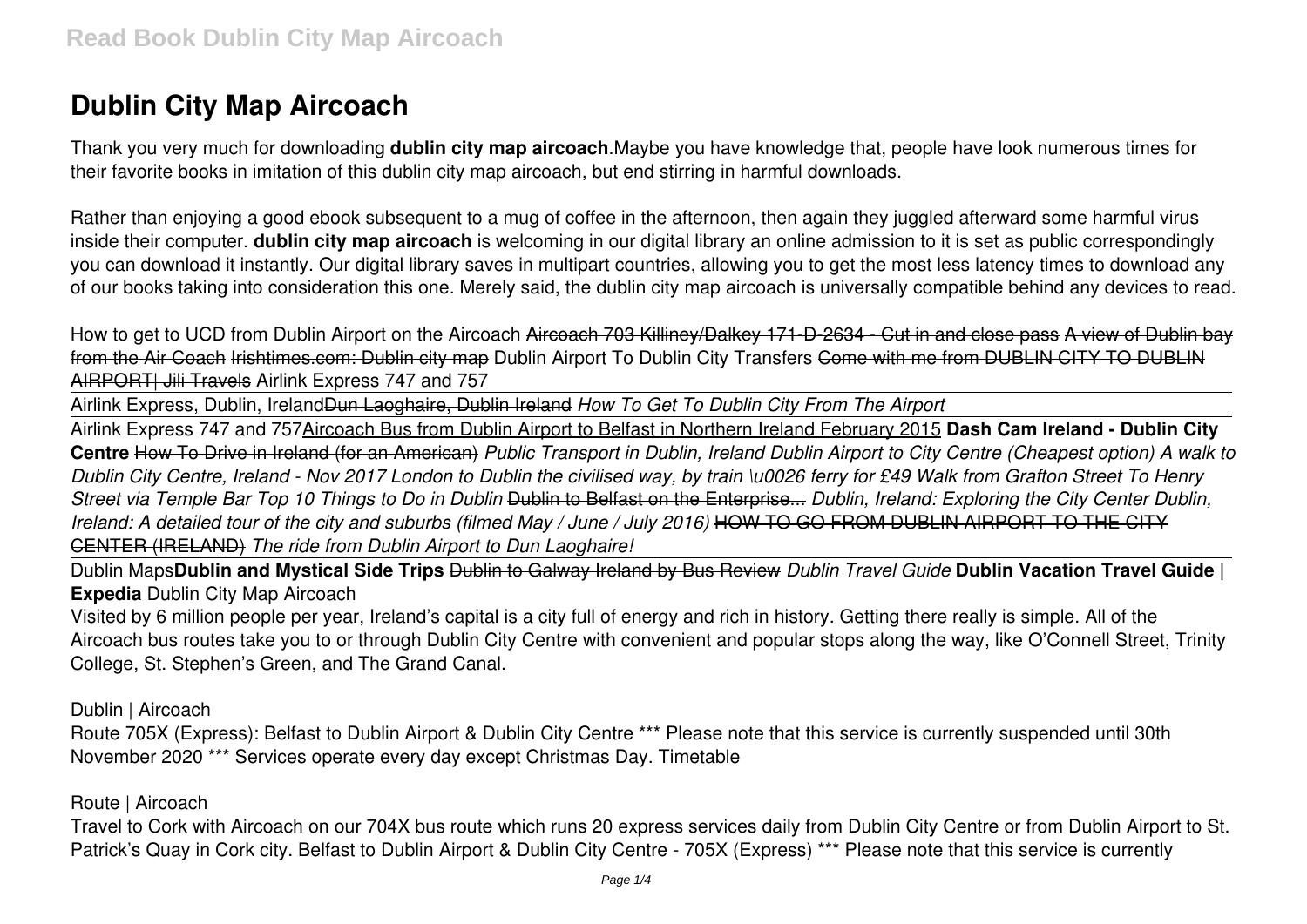suspended until 30th November 2020<sup>\*\*\*</sup> Book your seats today to take advantage of our great offers. Book Now ...

### Routes & Timetables | Aircoach

Route 704X (Express): Cork to Dublin City Centre & Dublin Airport. Travel to Cork with Aircoach on our 704X bus route which runs 20 express services daily from Dublin City Centre or from Dublin Airport to St. Patrick's Quay in Cork city. Services operate every day except Christmas Day. Timetable. Current; Forthcoming (01/12/2020) Forthcoming (26/12/2020) All week [download PDF] Outbound ...

#### Route | Aircoach

700 (Aircoach) The first stop of the 700 bus route is Leopardstown Clayton Hotel and the last stop is Dublin Airport. 700 (Direction: Dublin Airport) is operational during everyday. Additional information: 700 has 21 stops and the total trip duration for this route is approximately 53 minutes. On the go? See why over 865 million users trust ...

700 Route: Time Schedules, Stops & Maps - Dublin Airport

Aircoach' Coach Tracker shows the real-time location of coach services, along with estimated times of arrival and departure at each coach stop on a coach's journey.

#### Stop Finder — Aircoach Coach Tracker

The Airlink buses provide express services from Dublin Airport to the city centre, and their routes contain several interchanges with key Dublin tram stops and train stations (check out our rail map to see the connections). There are two routes, the 747 and the 757, with both buses serving Terminal 1 and Terminal 2 at Dublin Airport.

Dublin Airport Bus — Airlink 747 / Airlink 757 / Aircoach ...

Nov 5, 2020 - Aircoach provides a range of high frequency, quality scheduled coach services to and from Dublin City Centre and Dublin Airport. It operates five key services connecting Dublin Airport with Dublin...

Aircoach (Dublin) - All You Need to Know BEFORE You Go ...

Welcome to Aircoach. Ireland's only coach operator with 24/7 services from Dublin Airport to Cork, Belfast and three Dublin routes. We are proud of our Airport Coach Operator of the Year 2020 title, and we remain committed to innovation. Hop on board our modern coaches for safe, reliable, convenient journeys to Dublin Airport and beyond - all ...

#### Aircoach | Coach travel, Dublin Airport, Ireland

Aircoach, Ireland's leading coach operator, provides a range of frequent, quality services to / from Belfast and Dublin City and Airport from €10/£8 single. Relax on our comfortable bus, recline, use the footrest, connect to our free Wi-Fi and enjoy the journey! Purchase a ticket online here, or on-board using contactless, Apple/Google Pay. Page 2/4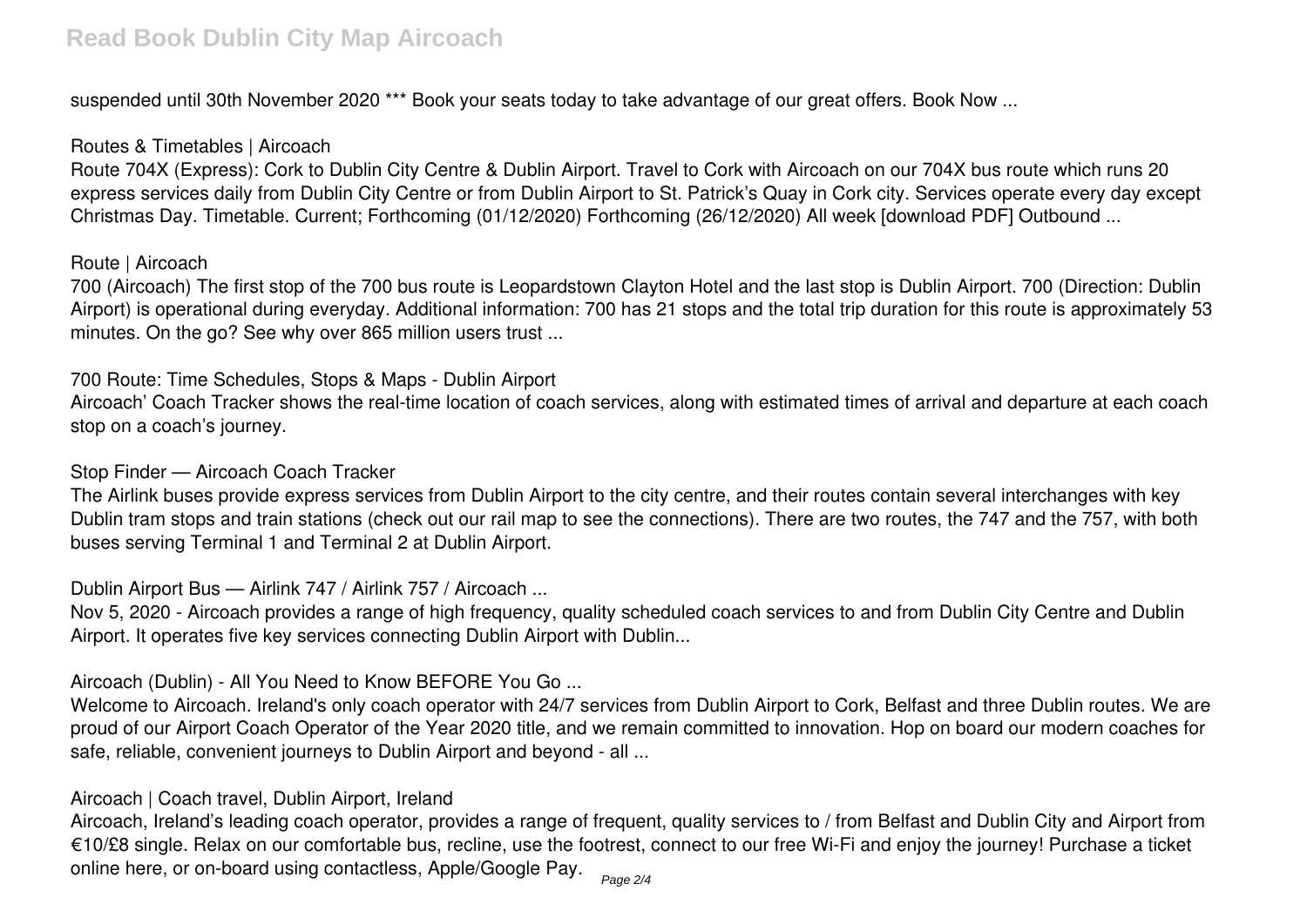#### Belfast | Aircoach

Pins let you build your personal map of Dublin favourites. You can set a Pin from just about any page or article on the website by clicking on the 'Pin to My Dublin Map' icon and it will be added to your personalised map of the city to help you plan your itinerary. You can edit, update, print and invite your friends to interact with your Pins.

#### Dublin Tourist Map | Visit Dublin | Visit Dublin

From Dublin near St Stephen Green to Airport - comfortable - on-time - pay on board with cash and get change - both terminal drop-offs friendly driver Have used the Aircoach from Cork - Dublin return on 4 occasions in past 3 years and it is punctual, efficient and have excellent quality coaches with toilet and USB charging facilities for phones etc. ...

Aircoach (Dublin) - 2020 All You Need to Know Before You ...

Aircoach is an Ireland-based subsidiary company of FirstGroup. It provides airport express coach services from Cork, Belfast, Greystones, Bray, Southside Dublin and Dublin to Dublin Airport. It also operates contracted bus services for airport car parks and other private hire contracts in the Dublin area. History. Aircoach was formed in 1999 by John O'Sullivan, a former Bus Éireann employee ...

#### Aircoach - Wikipedia

See another side of Dublin on an evening walking tour that showcases the supernatural and terrestrial ghouls of Ireland's capital city. Your guide shares lively commentary about ghosts, rumored hauntings, murders, and cults on a tour that includes stops at St. Michan's Church, Dublin Castle, Olympia Theatre, and the Hellfire Club. Ideal for visitors and locals who want to hear more about the ...

Aircoach (Dublin) - 2020 All You Need to Know BEFORE You ...

Phone +353 (0)18447118 Aircoach operate five key services connecting Dublin Airport with Dublin City Centre and its suburbs, as well as non-stop express services connecting Dublin Airport with both Cork and Belfast cities. This is available 24 hours a day, seven days a week.

Aircoach | Visit Dublin Aircoach: Return Belfast to Dublin City - See 555 traveller reviews, 36 candid photos, and great deals for Dublin, Ireland, at Tripadvisor.

Return Belfast to Dublin City - Aircoach, Dublin Traveller ...

Dublin Airport is located just off the M1 to the north of Dublin, very near to the M1/M50 junction. If travelling from outside Dublin, most roads will meet the M50 ring-road, and you can drive from there northbound to meet the M1. Take the M1 north, exit at junction 2, and follow signs for the Airport.